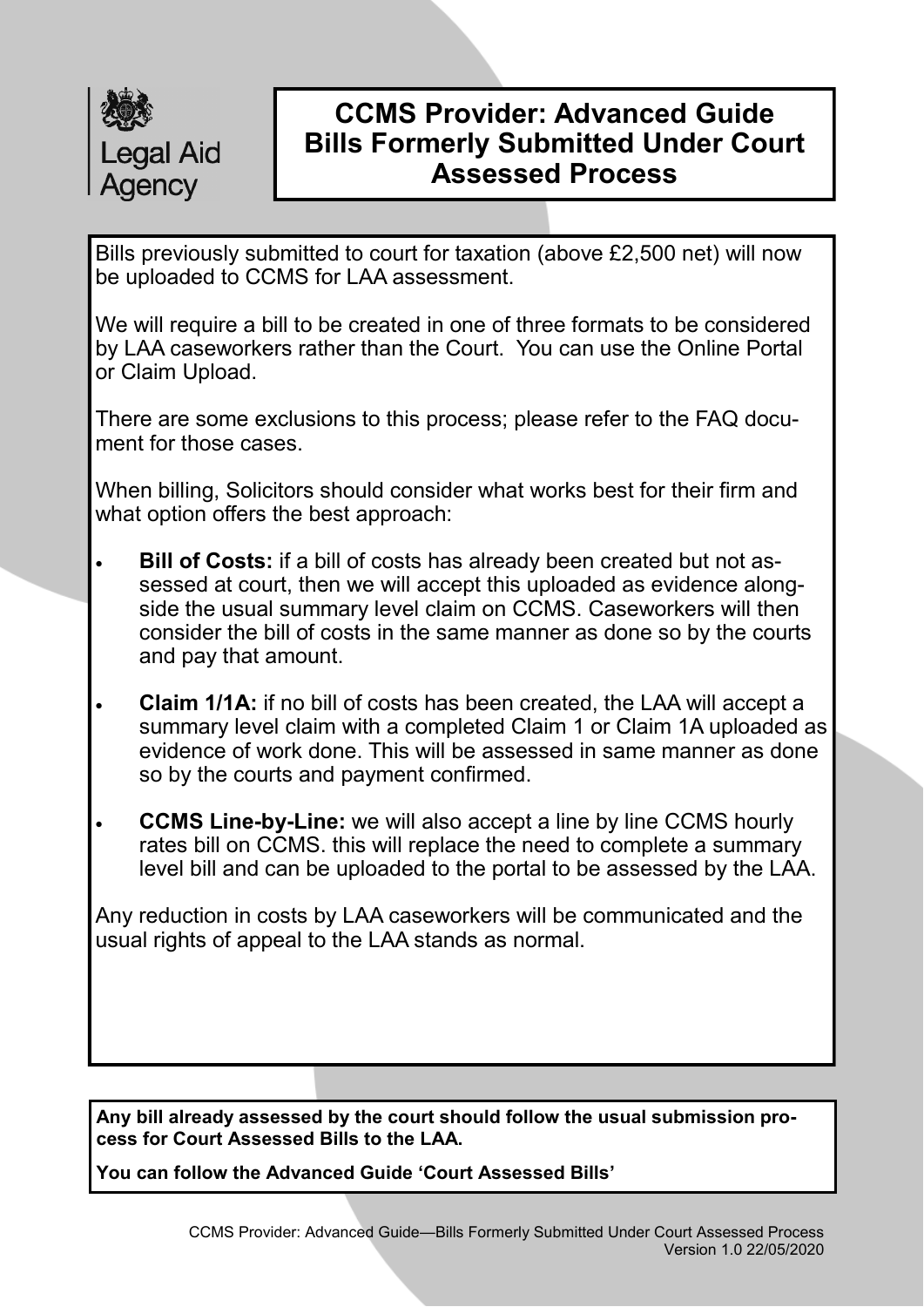

Start to create the Bill as normal.

The following questions should appear in sequence, clicking next after answering each question is answered:

- **1. Provider Bill Type:** select Solicitor Interim or Solicitor Final from the dropdown as applicable.
- **2. Client has a Financial Interest:** Select Yes or No as applicable.

Please see Quick Guide 'Bill Interim Process' on how to create a bill if the client does have a financial interest and you wish to send a copy of the bill before submitting to LAA.

## **IMPORTANT:**

The third question will ask if your claim has been assessed at court: answer **Yes.**

This will direct your claim to the right team at LAA. If you do not answer yes, LAA will still consider your claim, but you may experience delays to payment as a result.

The date of assessment/taxation can be entered as the date of submission of your bill to the LAA.

◀ Cancel and return to Bill Details

## **Court Assessed Bills**

- \* indicates required field
- Has this claim been assessed by the court, or will you be sending it to the court for assessment?

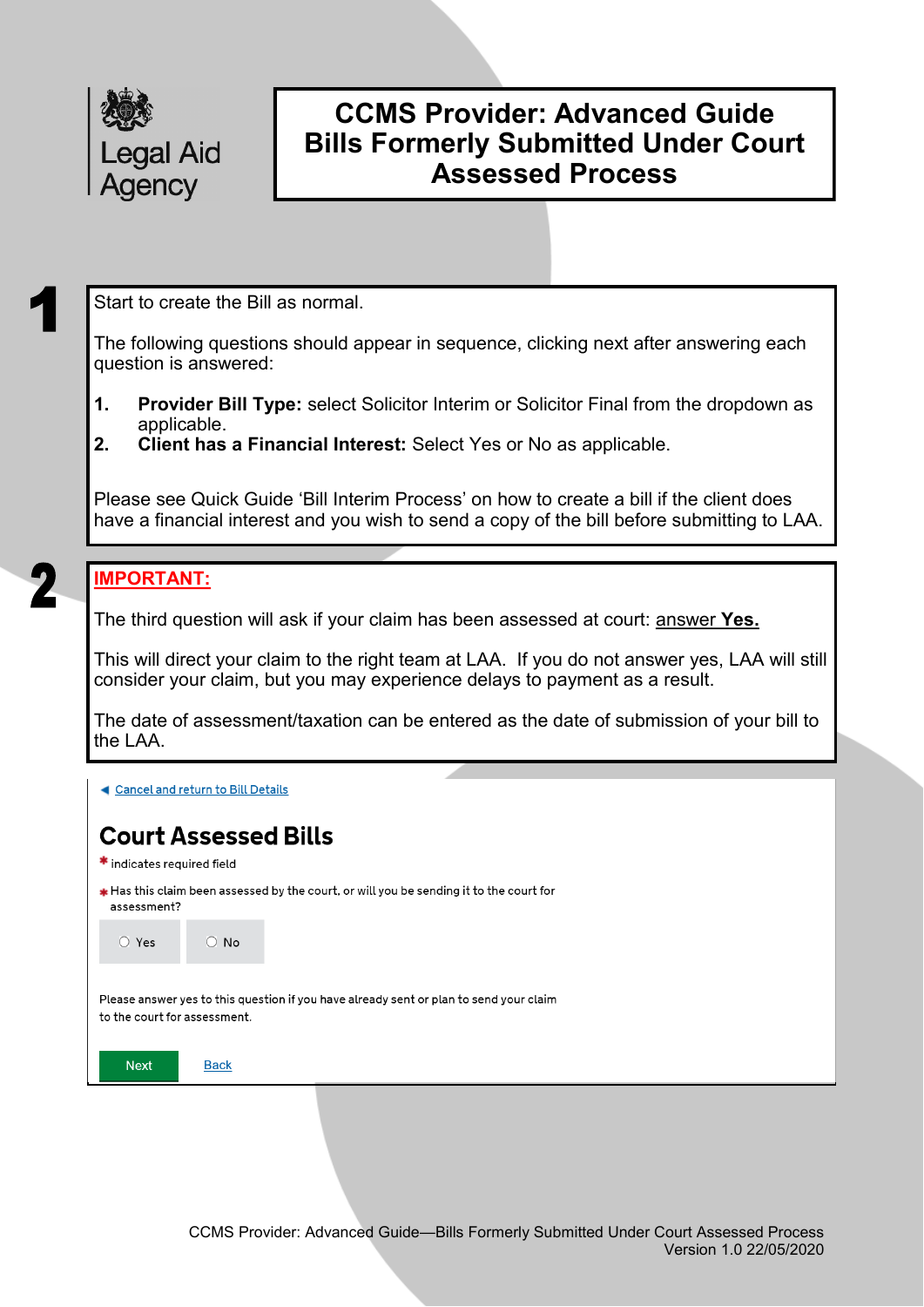

The remaining questions will appear as per the usual process in CCMS. You can follow the relevant Quick or Advanced Guides as necessary.

### **Creating Summary Level Lines**

You should create a summary level line for your profit costs on the Disbursements page when you are submitting:

- A Bill of Costs that has been drawn already, but not assessed at court; or
- You are evidencing the work undertaken with a CLAIM1 or CLAIM1A form

Summary level applies to profit costs only, any claim for FAS must be broken down lineby-line if applicable.

|                                           |               |        |          | σ   |
|-------------------------------------------|---------------|--------|----------|-----|
| Expert - Pathologist                      | $- A \odot C$ | Search | $\sim$ Q | 삶 차 |
| db)<br>Expert - Pharmacologist            |               |        |          |     |
| Expert - Photographer                     |               |        |          |     |
| Expert - Physiotherapist                  |               |        |          |     |
| Expert - Plastic surgeon                  |               |        |          |     |
| Expert - Process server                   |               |        |          |     |
| Expert - Psychiatrist                     |               |        |          |     |
| Expert - Psychologist                     |               |        |          |     |
| Expert - Radiologist                      |               |        |          |     |
| Expert - Rheumatologist                   |               |        |          |     |
| Expert - Risk assessment expert           |               |        |          |     |
| Expert - Speech therapist                 |               |        |          |     |
| Expert - Surveyor                         |               |        |          |     |
| Expert - Surveyor (Non-Housing Disrepair) |               |        |          |     |
| Expert - Surveyor (Housing Disrepair)     |               |        |          |     |
| Expert - Telecoms expert                  |               |        |          |     |
| Expert - Toxicologist                     |               |        |          |     |
| Expert - Urologist                        |               |        |          |     |
| Expert - Vet                              |               |        |          |     |
| Expert - Voice Recognition Expert         |               |        |          |     |
| Expert - Other                            |               |        |          |     |
| Court - Court Assess Cost IP              |               |        |          |     |
| Court Court Assess Cost LA                |               |        |          |     |
| Profit Costs (Summary)                    |               |        |          |     |
| Advocacy Costs (Summary)                  |               |        |          |     |
| Disbursements (Summary)                   |               |        |          |     |
|                                           |               |        |          |     |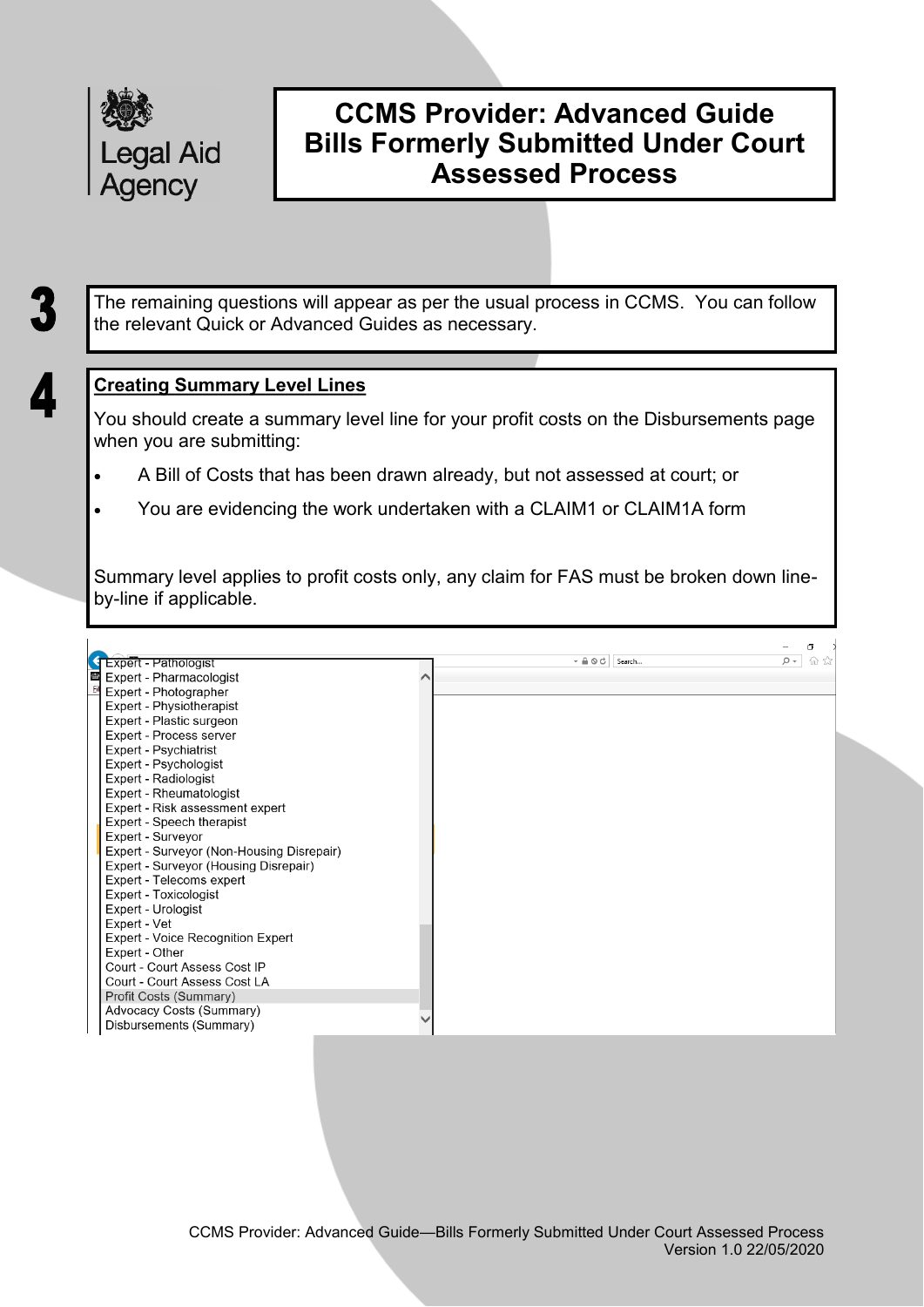

### **The Summary Page**

This page shows the costs that CCMS has calculated to be submitted. Double-check these figures against your file to make sure it is as expected.

Click 'Confirm' to move to the next stage.

If costs are not correct, click 'Confirm', but you will still have the chance to go back to the bill to make amendments.

You can now select

- **Request Draft Print** for a copy of the bill if you need to share with the client
- **Bill Details** to return to the bill for amendment
- **Submit** to submit the claim to LAA

|          | Please click 'Bill Details' to enter the line details for the Bill. Once complete click<br>'Submit' to send the information to LAA. |                                           |
|----------|-------------------------------------------------------------------------------------------------------------------------------------|-------------------------------------------|
| entered. | Please click 'Bill Summary' to view a breakdown of the claim lines you have just                                                    |                                           |
|          | Please click 'Request Draft Print' to receive a printable version of the claim which will<br>be sent to you as a notification.      |                                           |
| Billing  | Status                                                                                                                              | <b>Action</b>                             |
|          | <b>Bill Details Complete</b>                                                                                                        | <b>Request Draft Print   Bill Summary</b> |

# 6

## **Using Claim Upload**

Please ensure you create the bill as a **'Court Assessed Bill'** in your software for the summary level or the line by line submissions.

Answer the relevant question as 'True' on Court Taxation:

<ATTR\_NAME>GB\_CLAIM\_ASSESSED\_BY\_COURT</ ATTR\_NAME><ATTR\_VALUE>true</ATTR\_VALUE>

This will direct your claim to the right team at LAA. If you do not create a 'Court Assessed Bill' LAA will still consider your claim, but you may experience delays to payment as a result.